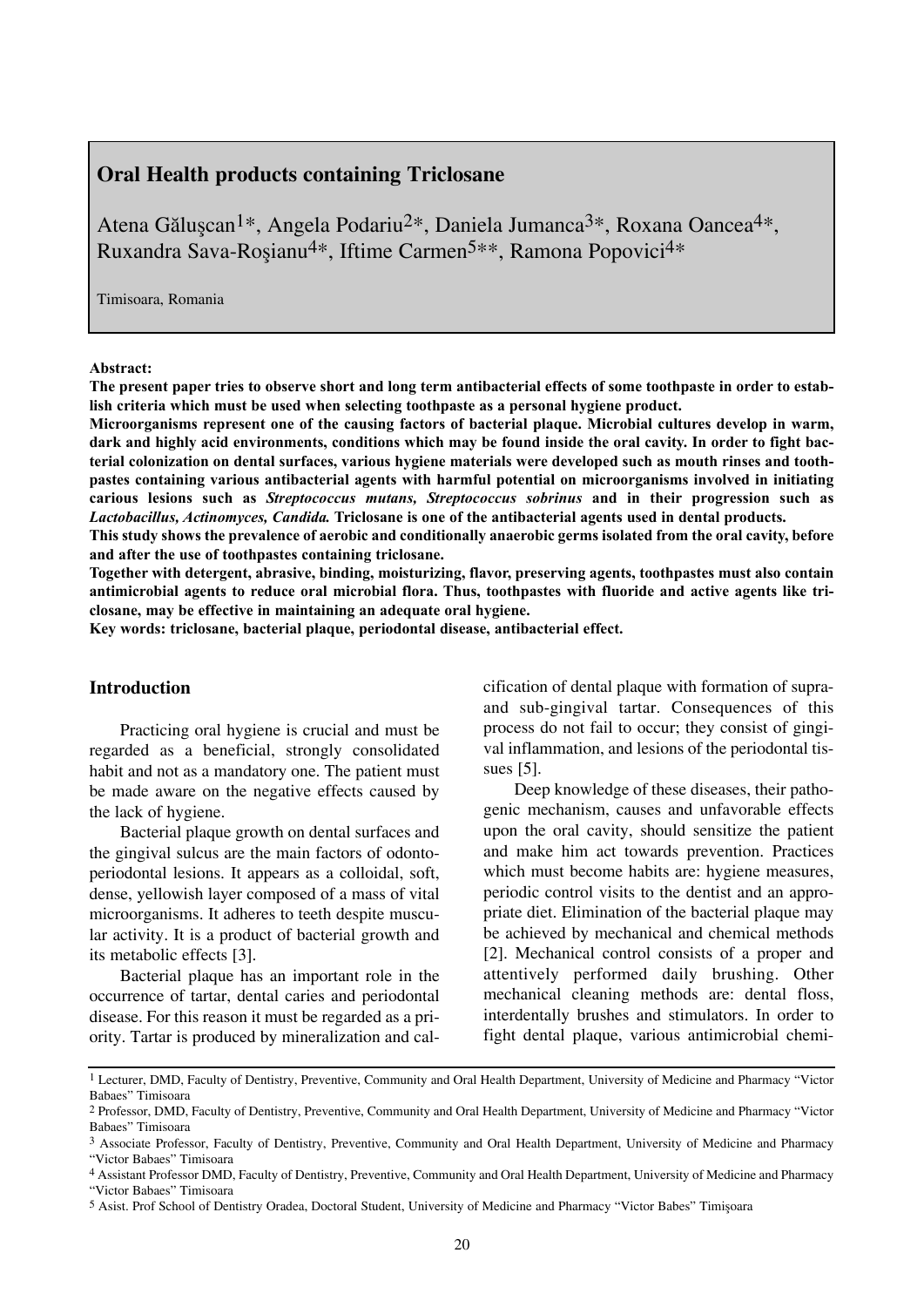cals were proposed, such as: hydrogen peroxide, sodium bicarbonate, chlorhexydine, xylite or triclosane.

Oral hygiene materials such as mouth washes and toothpastes, chlorhexydine and various antibacterial agents such as triclosane, are needed in order to disorganize bacterial plaque [3,5].

The dentist has the role to stimulate the patient's interest for oral-dental hygiene. In order for people to become strongly convinced, there must be strong, deep reasons. The patient may be attracted by presenting symptoms of diseases such as dental caries, gingivitis, periodontal disease. All these are consequences of poor oral hygiene.

There are situations when the patient cannot establish selection criteria for oral hygiene products by himself and this is why he needs consultancy from the dentist. Sometimes the patient chooses toothpaste based upon subjective criteria such as the producer, taste, color or flavor, without taking into consideration the long or short term antibacterial effect of the chosen product. For this reason, both dentist and patient need informations, scientifically supported which will lead to selection of personal dental hygiene products based upon professional criteria of antibacterial effectiveness.

The present paper tries to observe short and long term antibacterial effects of some toothpaste in order to establish criteria which must be used when selecting toothpaste as a personal hygiene product.

Microorganisms represent one of the causing factors of bacterial plaque. Microbial cultures develop in warm, dark and highly acid environments, conditions which may be found inside the oral cavity. In order to fight bacterial colonization on dental surfaces, various hygiene materials were developed such as mouth rinses and toothpastes containing various antibacterial agents with harmful potential on microorganisms involved in initiating carious lesions such as *Streptococcus mutans, Streptococcus sobrinus* and in their progression such as *Lactobacillus, Actinomyces, Candida [7].*

**Triclosane is one of the antibacterial agents used in dental products.**

#### *What is triclosane?*

Chemical denomination: 2,4,4'-trichloro-2' hydroxidiphenilethere

Commercial products: Microban, Irgasan, DP-300, Lexol 300.

*Chemical formula:*



Triclosane is a widely spread antibacterial agent found in the form of a white powder and structurally bound to hexachlorophene. Another similar product is triclocarbane (also known as TCC) with the chemical denomination 3(4 chlorophenile)-1-(3,4-dichlorphenile)-ureea. None of these substances are very water soluble but both are fat soluble and easily cross cell membranes.

Triclosane has a long and beneficial history. Ciba invented this product 35 years ago and during this long use with no adverse effects, it proved its antibacterial action same as "aspirine". Triclosane is the election substance for toothpastes, anti acne treatments and it is valuable for many medical applications. It persists on the skin or on other surfaces after washing and this is why it **provides a long term action against germs.**

Triclosane is sure and effective: it suppresses or stops bacterial growth. It is used in products such as soaps, deodorants and toothpastes. It helps in prevention of germ spread, reduces the infection risk, controls body sweat and may prevent dental diseases. Triclosane generally has antibacterial but also antifungal and antiviral proprieties. There are some commercial products available – Microban – when it is used in plastic materials and clothes; Biofresh – when used in acrylic fibres.

Triclosane – additional protective layer for hygiene. The popularity of the substance is a reflection of its unique combination with effectiveness against almost all types of bacteria. A wide data base and the use for more than 35 years with no adverse effects confirm the fact that Triclosane is effective and sure for both people and for the environment [1,4]

How does it work? Once it enters the cell, Triclosane inhibits an enzyme – enoil-acyl-proteinreductase (ENR) and avoids bacterial production of fatty acids which are needed for construction of cell membranes and other vital functions. People do not secrete this enzyme, thus triclosane is harmless for them. One triclosane molecule constantly weakens an ENR molecule, which explains why triclosane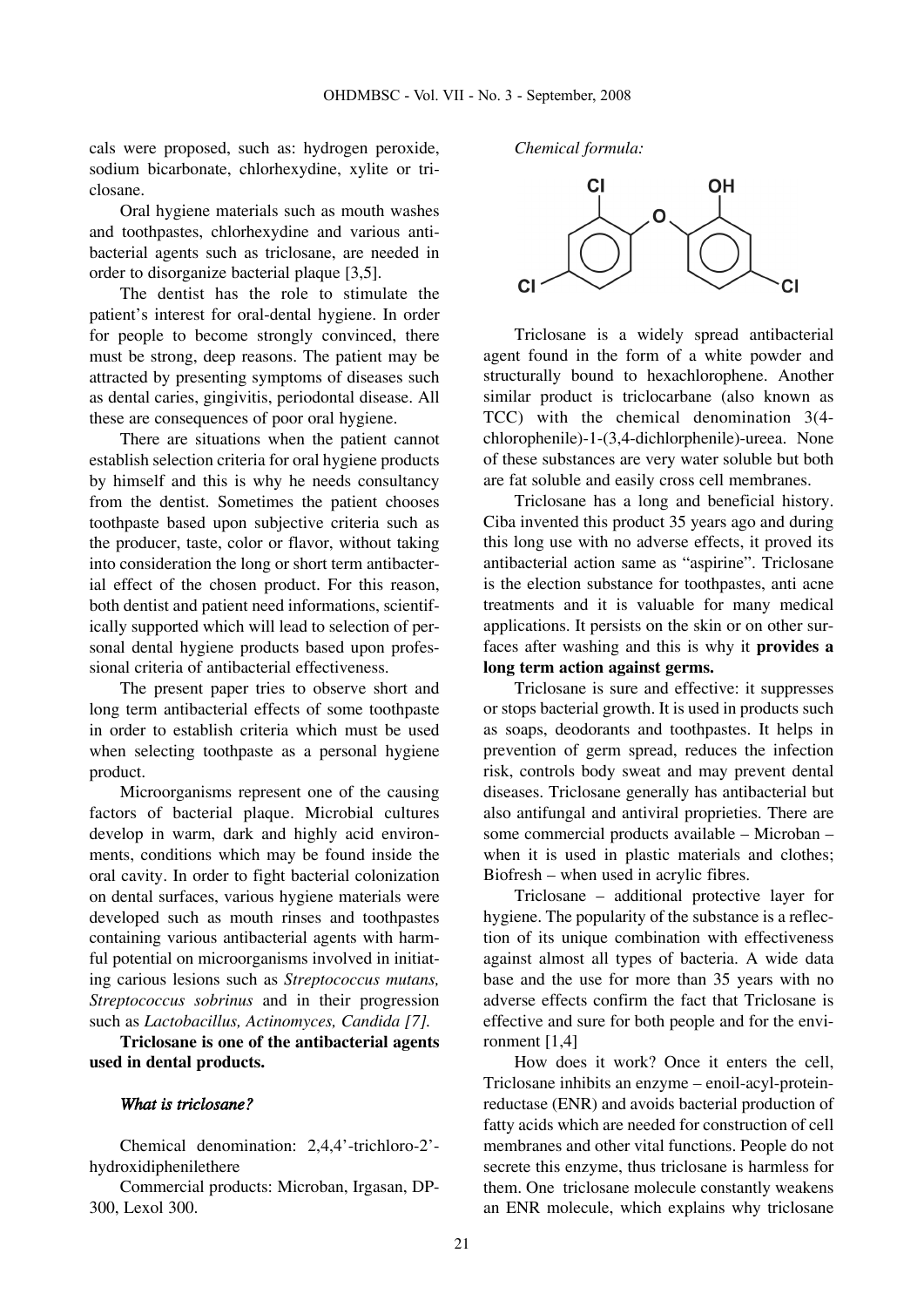has a strong antibiotic action even in very low concentrations.

#### *In what form may triclosane be used?*

Triclosane is a well known antimicrobial agent. As a result of its bacteriostatic activity against a wide range of Gram negative and Gram positive bacteria, it has become popular in personal products such as deodorants, antiperspirants, shower gels, cosmetics, antimicrobial creams and lotions, solid and liquid soaps. It is also used as an additive in plastics, polymers and textile materials as an antibacterial agent. As for oral hygiene materials, the substance has shown qualities in toothpastes and mouth rinses, proving that it is a beneficial ingredient against microorganisms which take part in the formation of bacterial plaque.

It was initially used in medical care, in disinfection of surgical instruments. During the last century, a rapid increase in triclosane containing products has occurred.

A market study showed that over 75% of liquid soaps and almost 30% of solid soaps contained a certain type of antibacterial agent. Triclosane was the most commonly found product – almost half of commercially available soaps included triclosane. It is clear that the prevalence of triclosane in personal products is among the most commonly used active ingredients produced each year. For instance, in Sweden, in 1998, 25% of the total amount of commercialized toothpaste contained triclosane – corresponding to about 2 tons of active ingredients [4,6].

#### *Triclosane toothpastes*

Toothpastes have been produced all around the world throughout time. Ancient Greeks and Roman civilizations were known for producing dental "powders" containing pumice stone, coral powder and alabaster. Historians say that both a physician of the Roman Emperor Claudius the First as well as the Greek physician Hypocrates developed their own formula containing not only abrasive substances but also therapeutic agents. Myrtle, for example, was added as an astringent in order to maintain the health of the oral and gingival membranes.

Modern toothpastes follow the same principles used hundreds of years ago, the difference being that these products have more sophisticated compositions and improved therapeutic and esthetic properties [7].

Nowadays, patients wish their toothpaste to remove dental plaque and to leave shining teeth, to improve gingival health, to decrease caries incidence and to provide a fresh breath.

### *Effects of triclosane on bacterial plaque*

Addition of triclosane molecules to toothpastes offers special qualities to these products.

Those preoccupied with the production of Blend-a-med toothpaste, performed clinical trials comparing the basic product and modern variants to which various ingredients were added. The results of the new toothpaste reveal:

a. improved cleaning system: Studies compared the decrease of bacterial plaque occurrence in the new variant as compared to the basic variant. The main cause of the increased effectiveness in antimicrobial activity is the improved cleaning system, with an increased level of surfactant, together with the antimicrobial action of triclosane [2].

b. improved antibacterial effectiveness: adds an antibacterial system which destroys 99% of the bacteria a common toothpaste fails to destroy.

c. increased protection against gingival diseases: Clinical trials indicated a significant decrease of the bleeding index and of the gingival index during a 6 months period.

d. optimal tartar control: 32% reduction of tartar formation after 6 months.

e. maximal anti-caries protection: Due to the fluoristate system. This is the fluorinated system based on NaF-silice with the highest bio-availability, thus allowing dental fluoride release starting with the first minute of brushing.

f. improved aspect

g. improved viscosity, texture and foaming.

Although the needs of a family – parents, children, adolescents, grandparents – may differ, the most recent researches among consumers confirmed that most European families have a single toothpaste in the bathroom. Under these circumstances, developing a product to meet the most frequent oral care needs became an imperative challenge. Without affecting the known protection against caries, tartar and bacterial plaque, the new formula more effectively helps maintaining gingival health, the natural white color of teeth and fresh breath. The major improvement of the new formula is due to a more effective surfactant system, to binding agents and to triclosane with its antibacterial effect.

Plaque microorganisms exert their destructive action on dental-periodontal tissues through the fol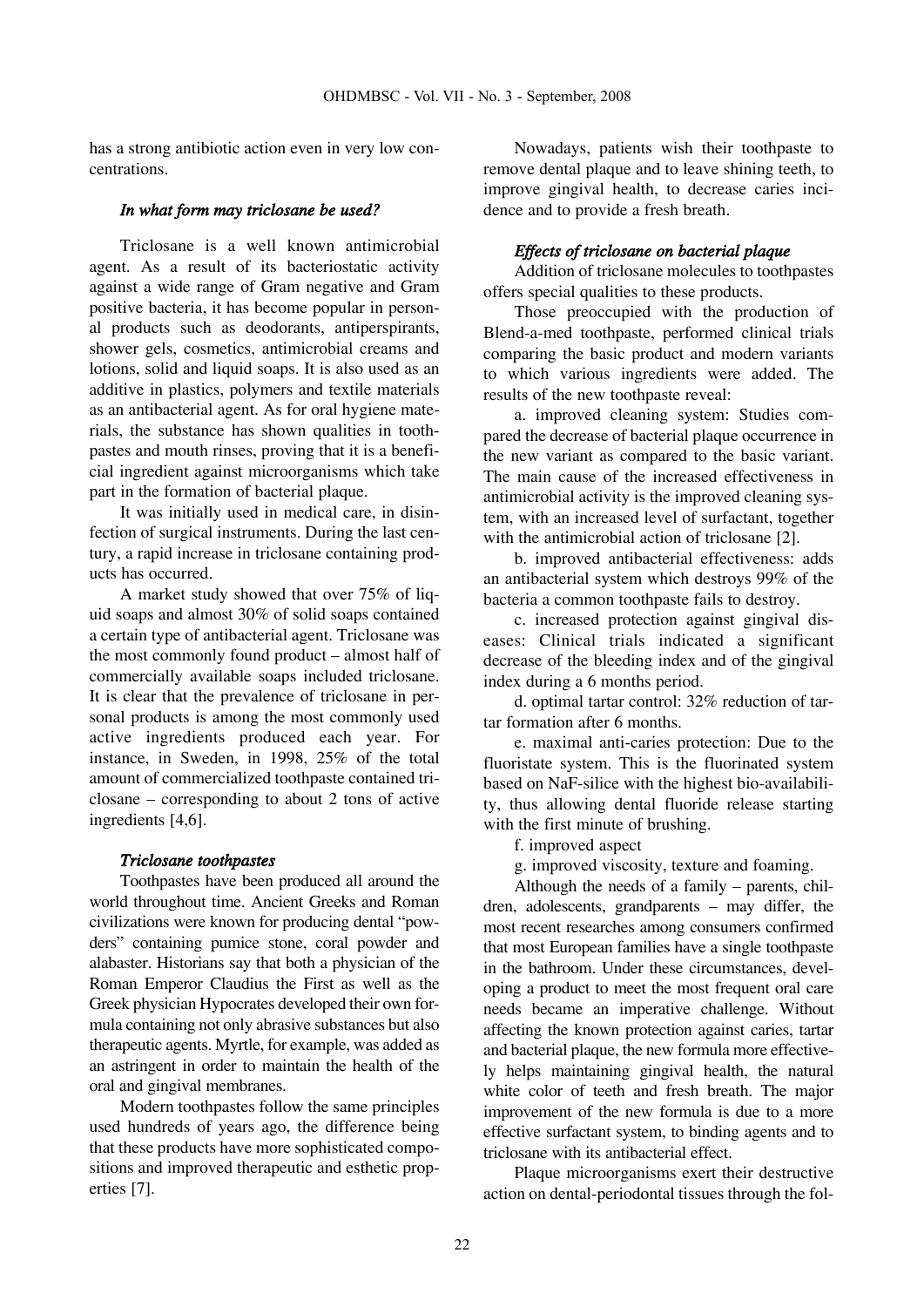lowing mechanism:

- toxin production (endo- and exotoxins)
- enzyme production (colagenases, proteases)
- antigen production
- bacterial by-products
- direct invasion of the gingival tissue.

Triclosane addition in dental products produced a decrease in bacterial plaque, gingivitis and tartar. Nevertheless, in order to increase these benefits, an increase in triclosane effectiveness was needed by developing a system which increases the sedimentation time inside the oral cavity. A copolymere – polyvinil-methyl-ethere (PVM) and maleic acid (MA), proved to be suitable for this purpose, retaining triclosane on hard and soft surfaces of the oral cavity for several hours.

It has been proven that toothpaste containing 0.3% triclosane, 2% PVM-MA and 0.243% NaF is more effective in reducing dental plaque, gingivitis and tartar as compared to other usual toothpastes.

#### *Triclosane effect on periodontal disease*

Periodontal disease represents another important aspect. Periodontal disease has an infectious background and its treatment is based upon elimination of supra- and sub-gingival plaque elimination, inflammation decrease and healing of defects.

A series of studies have been performed concerning these diseases, aiming at satisfactory results.

The first study refers to triclosane-copolymere toothpastes and loss of periodontal attachment. The tested product contains 0.3% triclosane, 2% copolymere and 0.243% sodium fluoride.

This study proved that the use of a triclosanecopolymere toothpaste may significantly decrease the loss of periodontal attachment, especially in adolescents with deep periodontal pockets [8].

Another study revealed the fact that the use of a triclosane-copolymere toothpaste may delay the progression of periodontitits.

Results showed that in subjects susceptible to periodontal disease who practiced self oral hygiene, supragingival plaque persisted after a 3 years period. In the group of similar subjects with a plaque control programme, the daily use of triclosane toothpaste reduced:

1. the frequency of deep periodontal pockets

2. the number of areas with bone and periodontal attachment loss.

The effect of triclosane was also investigated on subgingival microflora in patients susceptible to periodontitis [6,8].

The study assessed:

1. the control of supra-gingival plaque obtained by patients using regular toothpastes

2. the use of a toothpaste with triclosane-copolymere, in adults susceptible to destructive periodontitis

Results showed that in subjects with recurrent, advanced periodontitis, practicing hygiene with fluorinated toothpaste for the control of supra-gingival plaque – some effects were observed on subgingival microflora, but not enough to stop the progression of the disease. In the group of subjects using triclosane-copolymere toothpaste, subgingival microflora was decreased both quantitatively and qualitatively and recurrent periodontitis was almost entirely stopped.

# *Effects of toothpastes on microbial residues contaminating toothbrushes in patients with periodontal disease*

Toothbrushes may be a source of repeated oral infections. Severe complications were reported, such as bacterial endocarditis resulting after dental brushing. It has been proven that contaminated toothbrushes not only shelter but also transmit both viruses and bacteria which cause oral inflammatory diseases. Dental brushes kept in a moist environment such as the bathroom retain more that 50% of Herpes simplex type I per week. In another study performed on dogs, repeated brushing with the same toothbrush for a month led to an increase of *Candida albicans*, *Staphylococcus aureus*, *Prevotella melaninogenica* infections – as opposed to another group in which toothbrushes were changed more often. Researches showed that *Streptococcus mutans* was found on toothbrushes after 6 hours in a dry environment, fact which increased the risk of dental caries. Cells hosting *Streptococcus mutans* are found in moist dental plaque which adheres and may persist on the toothbrush. *Streptococcus mutans* may be transmitted by a dental exploratory probe from one tooth to another. Electron microscopy examinations showed that periodontal pathogenic agents may adhere to probes and be carried to other sites. Patients with juvenile periodontitis were studied and it has been proven that *Actinobacillus actinomycetemcomitans*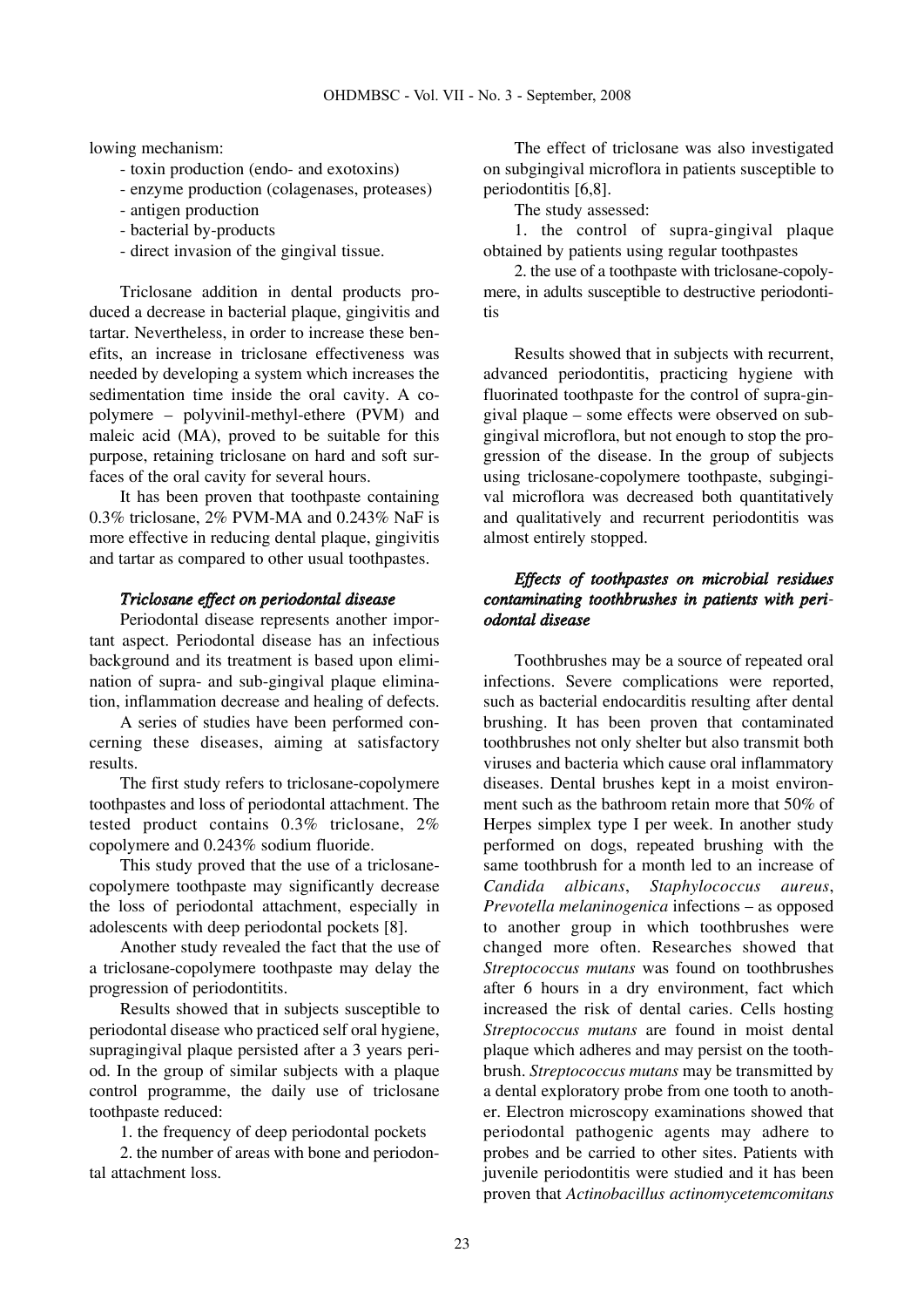(Aa) may be transmitted from an infected site to an uninfected one, inside the same oral cavity. Some studies showed that Aa and *Porphyromonas gingivalis* (Pg) were transmitted between spouses and between brothers.

In response to these researches, some studies concentrated upon disinfection methods of toothbrushes. It has been shown that if toothbrushes were soaked in a mouth rinse containing essential oils, 100% of bacteria were destroyed. The method of UV sterilizing toothbrushes has proven beneficial [7,8].

Recently, antimicrobial triclosane-containing toothpastes have been introduced – the compound being frequently used for disinfection. An *in vivo* study has been performed in order to assess the effect of a triclosane containing toothpaste on microbial residues contaminating toothbrushes (the study was conducted at the University Health Centre Houston, Texas).

The study reveals that sufficient amounts of bacteria survive and may be reorganized when grown in anaerobic environments, such as the oral cavity. Bacteria may re-infect the patient from toothbrushes left to dry in open air.

All oral microorganisms, including anaerobic bacteria, grow well on non-selective culture media such as *Brucella*-blood-agar.

Conclusions: periodontal pathogens were isolated from toothbrushes dried on air for 4 hours after brushing. Apparently, neither regular nor triclosane containing toothpastes could inhibit the presence of periodontal pathogens.

Dental professionals should advise patients with periodontal disease to disinfect or change toothbrushes after each brushing in order to prevent self-infection.

## **Material and method**

The purpose of the present paper is to demonstrate the effectiveness of antimicrobial toothpastes, such as triclosane containing products, on bacterial plaque, dental caries, periodontal disease, as well as their importance on oral-dental hygiene.

It is known that most oral-dental diseases may be prevented addressing the causes. It has been shown that bacterial plaque represents the main factor in the occurrence of these diseases. In order to prevent the occurrence and accumulation of bacterial plaque, the patient must have an impeccable oral hygiene. Unfortunately, for a large part of the population oral hygiene is very superficial because it is not regarded with the appropriate importance. The need to change habits and behaviors is obvious but it is not easily and spontaneously accomplished.

Personal measures for the control of bacterial plaque must be supported by specialized assistance. A rather small portion of the population receives constant dental assistance which leads to the high number of advanced dental diseases, especially in young people.

The patient must be educated towards prevention. The concept of addressing the dentist only when the pain becomes unbearable must be eliminated, because in these cases treatment solutions will also decrease, the dentist being frequently obliged to perform radical treatments. The patient must be made aware that he may be helped by a preventive assistance program which may avoid future pain.

In conclusion, the objective is to observe the efficiency of triclosane toothpaste in reducing bacterial plaque.

Due to the availability of a wide range of dental products, especially toothpastes – for hypersensitivity, gingival, caries, tooth whitening, etc. – patients are often confused regarding selection of the appropriate toothpaste. Thus, the dentist is obliged to know the role of each paste, as well as their effects and to convince the patient regarding the use of dental products.

Despite all these, dentists are often in difficulty due to the large diversity of commercial products on the market.

This study shows the prevalence of aerobic and conditionally anaerobic germs isolated from the oral cavity, before and after the use of toothpastes containing triclosane.

Sixteen samples were collected from 4 patients, two samples per patient, one before and one after dental brushing with triclosane toothpaste (P1). After one week, bacterial plaque was collected from the same patients, this time using toothpaste (P2) which does not contain the studied antimicrobial agent.

Samples were collected with sterile swabs which were later introduced into tubes with Stuart transportation system, after which they were processed in the Bacteriology Laboratory of the Microbiology Department, "Victor Babes" UMP Timisoara. All sterile collection norms were respected in order to prevent contamination of samples: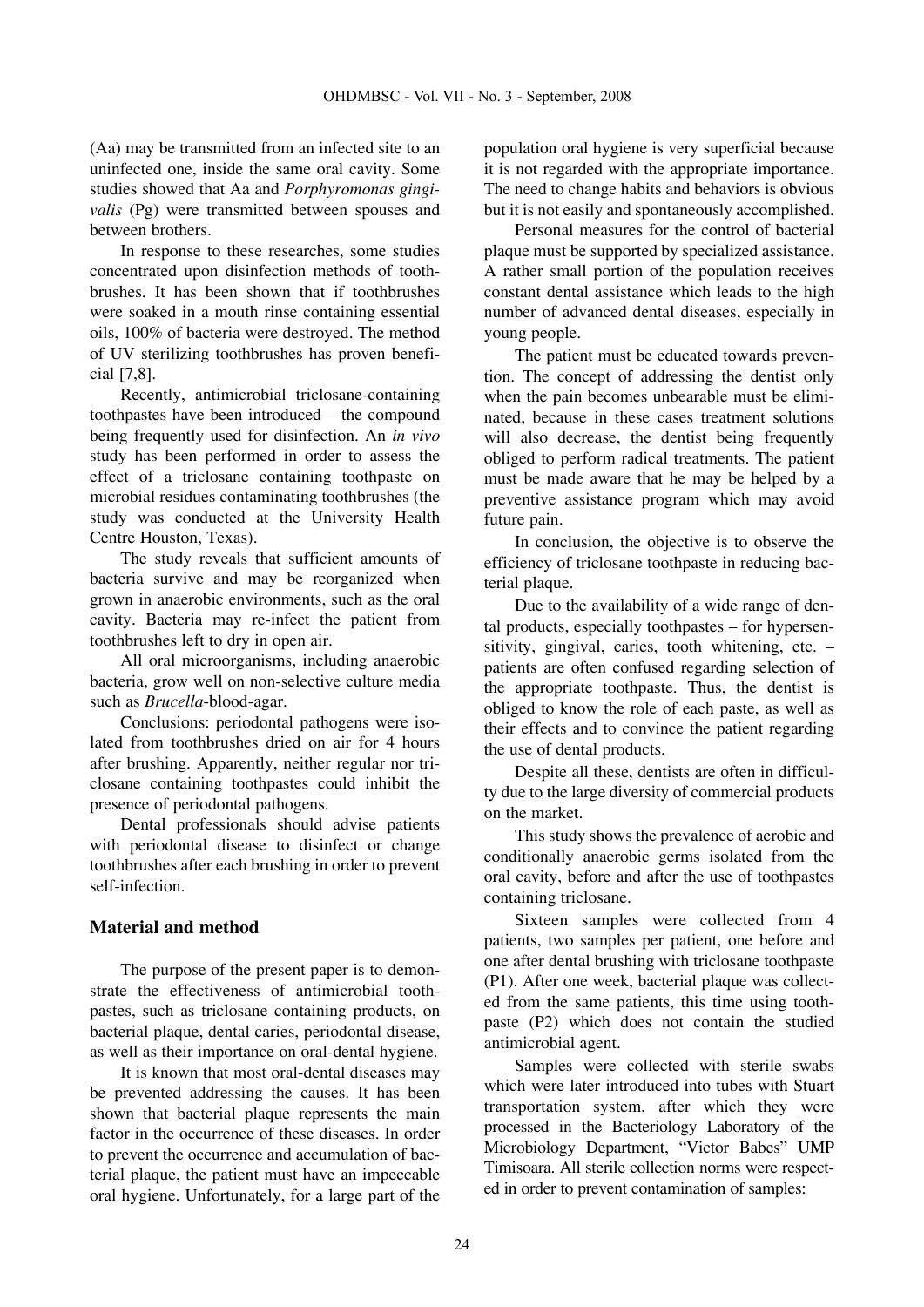- collection was performed with sterile swabs from *occlusal surfaces of molars and premolars, from vestibular and oral surfaces of all teeth, as well as from carious lesions, avoiding the contact with the jugal and gingival mucosa, tongue and saliva.* Before collection, teeth were dried with airflow and contact with mucous membranes was avoided due to the fact that saliva contains lysozyme which inhibits bacteria.

Inoculations were performed using the following culture media:

- *5% sheep blood-agar for isolation of Staphylococcus spp., Streptococcus viridans, dyphteroid-like bacteria (Corynebacterium spp.);*

- *lactose containing media such as MacConkey for Enterobacteria; Chapmann – selective for isolation of staphylococci (S. aureus, CNS)*

After 24 hours incubation at  $37^{0}$ C in CO<sub>2</sub> environment, identification of germs was performed based upon cultural, biochemical characteristics and upon pathogenicity tests:

identification of staphylococci (coagulasepositive and coagulase-negative) was performed based on pathogenicity factors: coagulase, pigment production, hemolysine and manitol fermentation;

- *Streptoccus viridans* were identified on morphological and stain characteristics (chains of Gram positive cocci), cultural characteristics (small, powder-like colonies) and pathogenicity characteristics (alpha hemolysis)

- *Neisseria* strains were identified based upon morphological, staining characteristics and by the oxidase test

In the case of Corynebacteria, we took into consideration morphological and staining characters.

### **Results and discussions**

After sample collection and inoculation, we identified the following microbial species: *Streptococcus viridans*; CNS – Coagulase-Negative staphylococci; *Neisseria* spp; Enterobacteria – *E. coli*; *Staphylococcus aureus*; *Corynebacterium* spp.

Streptococci are Gram positive cocci, arranged in chains, immobile, non-sporulated. Most are conditionally anaerobic but there are strictly anaerobic or air-tolerant species, as well. They belong to the normal human microbial flora, being usually found in the upper respiratory tract. *Streptococcus mutans* has cariogenic proprieties due to lactic acid production, survival at pH 4.2, formation of high quantities of glucagone, film adherence and plaque formation. *Streptococcus salivarius* is abundant in the oral cavity, some strains colonizing dental surfaces and others mucosal ones.

*Staphylococcus aureus* is one of the 27 species of Gram positive cocci of high medical interest. They are conditionally pathogens arranged in clusters, immobile, non-sporulated. They grow on simple media. The primary habitat of *S. aureus* is represented by the skin and mucous membranes. As for pathogenicity, it causes infections when crossing the anti-infectious barriers. Thus, it is involved in triggering some invasive infections such as boils, abscesses, sinusitis, wound infections, respiratory infections such as pharyngitis, pneumonia, broncho-pneumonia. Any of these infections may become complicated with septicemia or meningitis.

*Neisseria* spp. are Gram negative, strictly aerobic cocci. *Neisseria meningitidis* is a human pathogene which colonizes the oro-naso-pharynx of healthy persons. It is airborn by Pflugge droplets. It causes rhynopharyngitis, meningitis, bronchopneumonia, endocarditis.

Enterobacteria such as *E. coli* are not predominant in the oral cavity, but their presence proves the existence of gastrointestinal disturbances.

*Corynebacterium* spp. is Gram positive, conditionally anaerobic bacteria. Most of them do not cause disease, belonging to the human normal microbial flora. Some species are pathogenic for humans. They may attack both immuno-suppressed but also healthy hosts. They may produce granulomatous lymphadenitis, pneumonia, pharyngitis, skin infections, endocarditis.

The number, type and virulence of microorganisms vary with the type of plaque, its location, and with the presence or absence of carious processes. The diversity of microorganisms increases with the age of the plaque.

*Prevotella melaninogenica* and *Fusobacterium* are involved in the formation of the film.

Salivary bacteria are absorbed on the growing proteic film. Thus, the first to adhere to the film are oral streptococci, especially *Streptococcus sanguis* and Gram negative cocci, such as *Neisseria* spp.

Within 24 hours, *Corynebacteria* and first anaerobic bacteria appear: *Veilonella*, *Lactobacillus*, *Actinomyces israeli*.

In the subgingival plaque anaerobic bacteria are predominant.

In the interdental plaque *Streptococcus sanguis* are more frequent than *Streptococcus mutans* strains. The predominant microorganisms are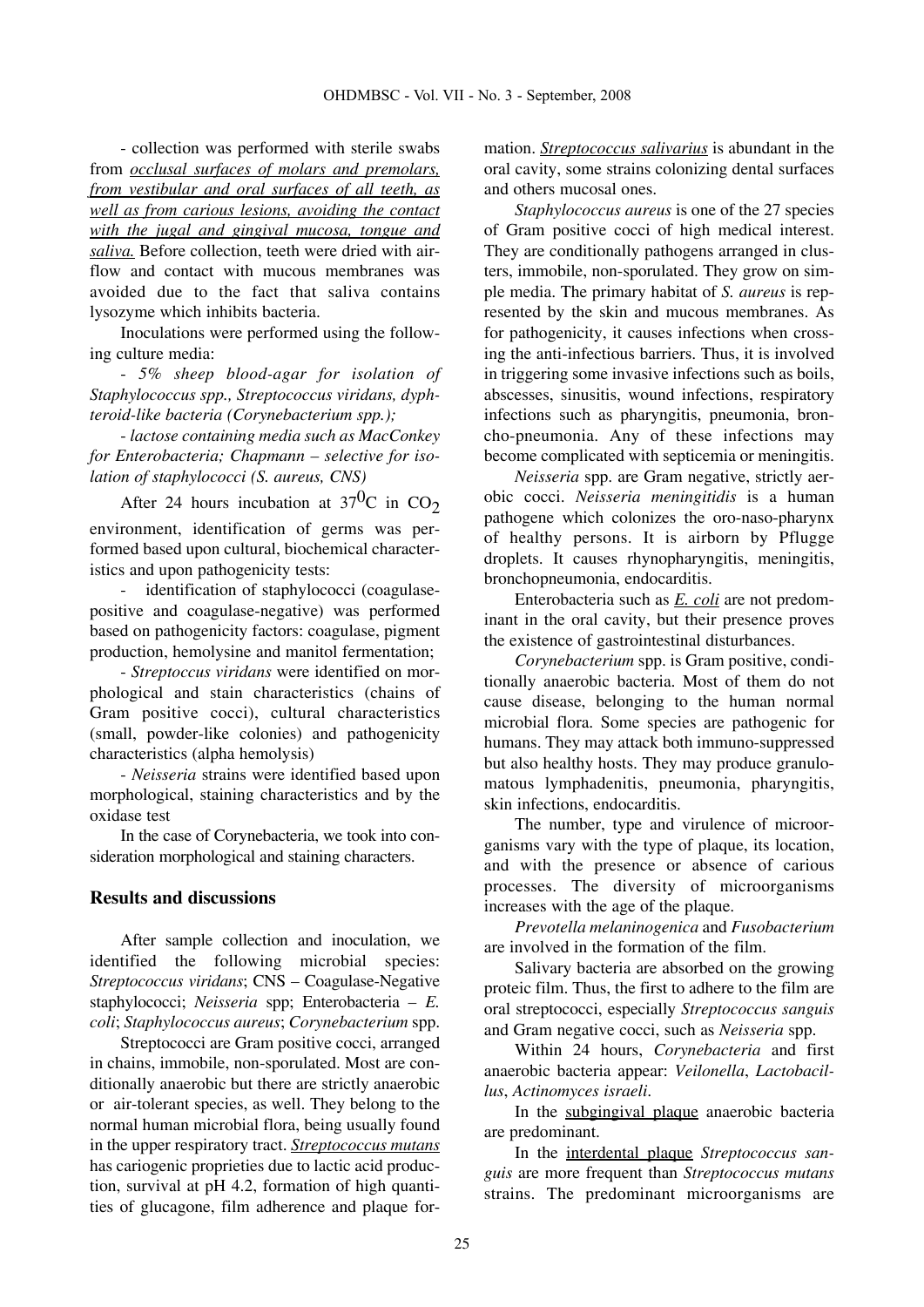*Actinomyces viscosus* and *israeli*. *Veilonella* spp. and anaerobic Gram negative bacilli are well represented, but lactobacilli may not be present.

The plaque on occlusal fossetes, unlike supragingival plaque of smooth surfaces, in the depth of the occlusal fossetes, *Streptococcus salivaris*, *mitis*, *sanguis*, *Veilonella* spp., *Corynebacterium* in higher numbers, and cocci are predominant over filamentous bacteria.

In tartar fragments, over 22 bacterial species have been isolated: *Streptococcus oralis*, *Streptococcus sanguis*, *Actinomyces* spp., *Prevotella*, *Fusobacterium* spp., *Neisseria* spp.

As for dental caries, which is a destructive lesion of the hard dental tissue – the bacteria which trigger its development are all acidogenous. There are enough arguments for supporting the essential role of *Streptococcus mutans* in cariogenesis, due to the fact that there is a direct relation between the number of streptococci and disease development.

Another pathogene involved in pathogenesis – *Lactobacillus acidophilus* **–** non-sporulated, large, isolated or arranged in chains, rapidly killed by heat, but resistant in acid environments.

The progression of dental caries creates favorable conditions for the emergence of other microorganisms which, by releasing metabolic by-products, will accelerate the destruction of dental tissues.

Caries on root surfaces are associated to *Actinomyces* species which are also present in deep carious lesions. Gingivitis is the most common form of gingival involvement. Inflammation is the normal response of living tissues to injury and it is the first answer of periodontal tissues to irritation, and this is why most periodontal diseases are inflammatory. In various forms of gingivitis, such as ANUG (acute ulcero-necrotic gingivitis), chronic plaque gingivitis, chronic gingivitis caused by systemic factors, allergic gingivitis, descuamative gingivitis the following bacterial entities were identified: *Actinomyces*, *Fusobacterium*, *Porphyromonas gingivalis* and *intermedia*.

Periodontal disease is a chronic microbial infection in which the host-microorganism relationship determines the nature and extension of the disease. The pathogenic aspect may influence disease progression by production of toxic substances, by direct invasion and by stimulating host response. Among periodontogenous bacteria, species like *Porphyromonas*, *Actinobacillus actinomycetemcomitans*, *Fusobacterium nucleatum*, *Capnocytophagus* are identified.

The patient needs to be informed regarding the composition and effects of bacterial plaque in producing periodontal disease and dental caries, with special reference to his/her own oral cavity.

By effective removal of bacterial plaque from dental surfaces, using triclosane toothpaste, the following benefits are to be expected:

1. decreasing the incidence of dental caries

2. decrease and control of gingivitis and periodontal disease progression

3. decreasing sensitivity of exposed radicular surfaces

4. decreasing the occurrence of halitosis induced by the lack of oral hygiene

5. improvement of the comfort, hygiene and oral aspect accompanied by a refreshing taste, smooth surfaces and general wellness.

We must underline that merely using effective toothpaste is not enough, as it needs to be associated with a proper brushing technique and an appropriate toothbrush.

In our study, all the 8 samples collected from the 4 patients were positive before brushing with the studied toothpastes.

| Nr.            | <b>Germen</b>          | <b>UFC/ml</b> Procent |                    |
|----------------|------------------------|-----------------------|--------------------|
| pac.           |                        | suspensie             | $\lceil \% \rceil$ |
|                |                        | SF                    |                    |
| $\mathbf{1}$   | Streptococcus viridans | 186                   | 40.19              |
|                | Enterobacterii         | 461                   | 7.86               |
| $\overline{2}$ | Streptococcus viridans | 248                   | 45.61              |
|                | <b>CNS</b>             | 12                    | 42.86              |
|                | Stafilococ aureus      | 5                     | 58.33              |
|                | Neisseria sp           | 16                    | 81.4               |
| 3              | Streptococcus viridans | 186                   | 49.46              |
|                | Enterobacterii         | 76                    | 30.28              |
| $\overline{4}$ | Streptococcus viridans | 107                   | 62.59              |
|                | <b>CNS</b>             | 9                     | 43.75              |
| 5              | Streptococcus viridans | 204                   | 47.28              |
|                | <b>CNS</b>             | 8                     | 42.85              |
|                | Neisseria sp           | 25                    | 65.75              |
| 6              | Streptococcus viridans | 166                   | 43.15              |
|                | Enterobacterii         | 60                    | 25.92              |
| $\overline{7}$ | Streptococcus viridans | 208                   | 49.51              |
|                | Corynebacterium sp     | 22                    | 31.25              |
|                | Enterobacterii         | 34                    | 29.16              |
| 8              | Streptococcus viridans | 134                   | 59.02              |
|                | Stafilococ aureus      | 10                    | 33.33              |

*Table 1. Frequency of oral germs isolated before dental brushing with the first toothpaste (P1)*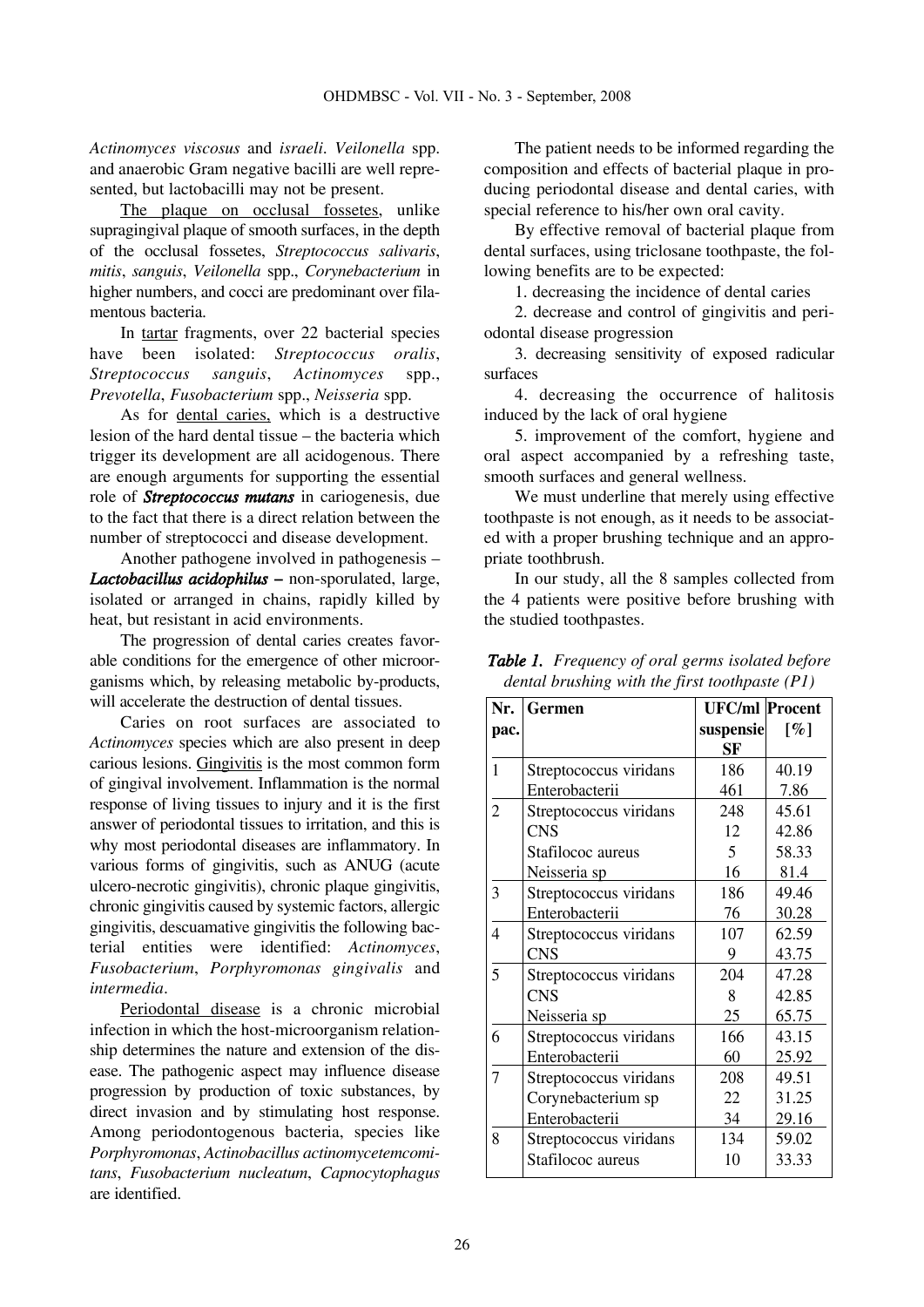| Nr.                      | <b>Germen</b>          | <b>UFC/ml</b> | Procent              |
|--------------------------|------------------------|---------------|----------------------|
| pac.                     |                        | suspensie     | $\lbrack \% \rbrack$ |
|                          |                        | <b>SF</b>     |                      |
| 1                        | Streptococcus viridans | 158           | 44.37                |
|                          | <b>CNS</b>             | 9             | 40                   |
|                          | Corynebacterium sp     | 18            | 35.71                |
| $\overline{2}$           | Streptococcus viridans | 109           | 60.07                |
|                          | <b>CNS</b>             | 8             | 71.63                |
|                          | <u>Neisseria sp</u>    | 56            | 48.62                |
| 3                        | Streptococcus viridans | 98            | 16.24                |
|                          | Enterobacterii         | 27            | 72.45                |
| $\overline{\mathcal{L}}$ | Streptococcus viridans | 78            | 33.9                 |
|                          | <b>CNS</b>             | 16            | 5.88                 |
|                          | Stafilococ aureus      | 11            | 38.89                |
| 5                        | Streptococcus viridans | 132           | 50.74                |
|                          | <b>CNS</b>             | 10            | 23.07                |
|                          | Neisseria sp           | 36            | 52.63                |
| 6                        | Streptococcus viridans | 119           | 51.22                |
|                          | <b>CNS</b>             | 12            | 42.85                |
|                          | Stafilococ aureus      | 5             | 64.28                |
| 7                        | Streptococcus viridans | 117           | 36.75                |
|                          | <b>CNS</b>             | 9             | 50                   |
| 8                        | Streptococcus viridans | 108           | 50                   |
|                          | <b>CNS</b>             | 14            | 46.15                |
|                          | Enterobacterii         | 33            | 55.4                 |

*Table 2. Frequency of oral germs isolated after brushing with the second toothpaste (P2).*

Comparing the two toothpastes we observed that after dental brushing the number of oral microorganisms is significantly reduced, regardless of the toothpaste used. By a correct dental brushing a decrease of the amount of plaque may be achieved.

Each of the toothpastes, depending on ingredients, may act upon certain microbial species. Based on these results, we noted that triclosane toothpaste is active on *Streptococcus viridans,* coagulase-negative staphylococci, and *Neisseria* spp., and sodium fluoride toothpaste is more active on *Staphylococcus aureus* and on enterobacteria.

We must stress on the fact that the second toothpaste is effective on microorganisms which are encountered in high numbers in each patient.

### **Conclusions**

The oral cavity is a favourable environment for the development and multiplication of some microbial species which may be responsible for bacterial plaque growth, development of dental caries, occurrence and development of periodontal disease. These microorganisms, if left to act, may produce irreversible damage.

As previously demonstrated, there are significant differences between various locations of bacterial plaque. The oral mucosa is colonized by microorganisms with specialized receptors for epithelial surface adherence. The dorsal surface of the tongue has a plaque dominated by *S. salivaris.* Normally, teeth have a plaque dominated by *S. sanguis* and *S. mitis.* The dimension of *S. mutans* populations on teeth varies a lot. Normally, is occupies a very small percent of the total plaque population, but regarding its spread, it may represent half of the facultative streptococcal flora. *Streptococcus mutans* strains are associated with triggering enamel caries, while lactobacilli are linked to the active progression of carious lesions. Crown groves and fissures may shelter simple streptococcal populations. Root surfaces in the gingival sulcus may shelter a very complex bacterial community, dominated by filamentous bacteria. If a proximal surface is with caries, there is a dense *S. mutans* and lactobacilli population.

We must underline the fact that microbial species are very varied, depending on location. In smooth surface plaque certain germs may be found, in early carious lesions different types of bacteria will be isolated, while more aggressive species will be found in advanced lesions.

The goal is to avoid the growth and multiplication of these microorganisms. Hygiene techniques

| <b>Germen</b>          | <b>UFC/ml</b> suspensie |         | <b>Procent</b> $[\%]$ |         |
|------------------------|-------------------------|---------|-----------------------|---------|
|                        | Paste 1                 | Paste 2 | Paste 1               | Paste 2 |
| Streptococcus viridans | 179.88                  | 114.88  | 49.6                  | 42.91   |
| <b>CNS</b>             | 9.67                    | 11.14   | 43.15                 | 39.94   |
| Neisseria sp           | 20.5                    | 46      | 73.585                | 0.53    |
| Enterobacterii         | 54                      | 30      | 25.8                  | 163.93  |
| Stafilococ aureus      | 7.5                     |         | 45.83                 | 51.59   |
| Corynebacterium sp     |                         | 20      |                       | 33.48   |

*Table 3. Comparision between the two toothpastes*